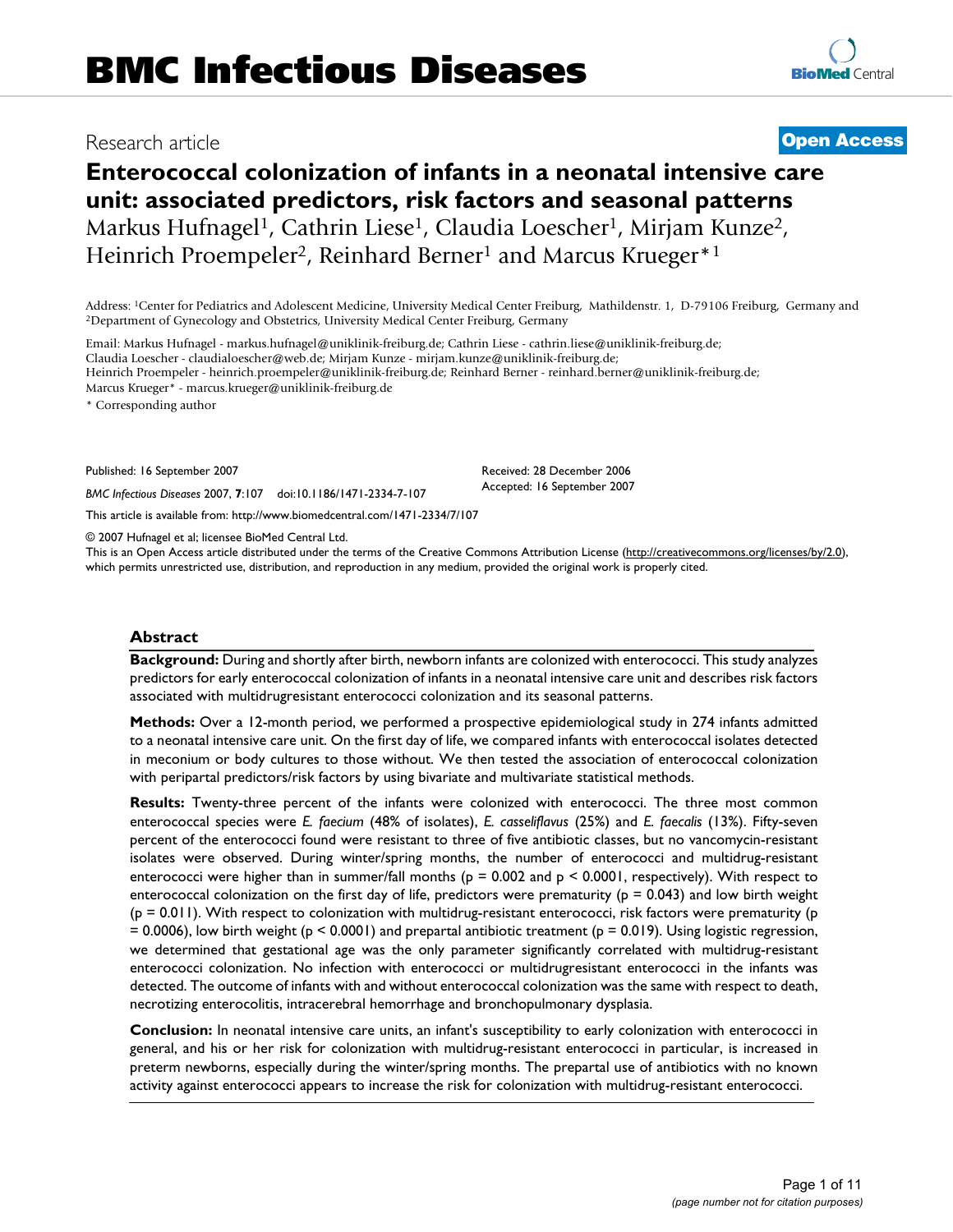# **Background**

Although the fetal gastrointestinal tract is considered to be sterile [1-3], colonization of the newborn with microorganisms begins during delivery or within minutes after birth [2,4]. Colonizing microorganisms originate from the vaginal and gastrointestinal flora of the mother, oral ingestion of breast milk and formula milk, or from environmental sources [1-4]. Among the first microorganisms detected in the stool of infants, enterococci are commonly found on the first day of life [1,4]. While enterococci constitute part of the normal intestinal flora of humans (up to 108 cfu/g stool [5,6]), in smaller numbers, the bacteria are also detectable in the human genital tract and oral cavity. Enterococci are considered facultative pathogens and cause a variety of infections, including urinary tract, intraabdominal, pelvic, and soft tissue infections, bacteremia and endocarditis [7]. In preterm infants and other immuno-compromised patients, infections with enterococci can be life-threatening [8].

Several factors are known to influence the composition of the microbial flora in infants during and after birth [1,2,4]. Preterm infants and infants delivered via Cesarean section display a delayed intestinal colonization with a smaller species variability and a higher rate of potentially pathogenic microorganisms [1,3,4,9]. Antibiotic treatment both decreases the amount of anaerobic bacteria and increases the number of enterobacteriaceae in an infant's stool [1,4].

In our neonatal intensive care unit, meconium and body cultures are routinely cultured for surveillance purposes. In recent years, we noticed an increase in enterococci – especially aminoglycoside-resistant enterococci – in the meconium of preterm infants admitted to the neonatal intensive care unit shortly after birth. In a retrospective analysis, all enterococci isolated from the meconium over a 12-month period were characterized.

Strikingly, the colonization of preterm infants with enterococci and aminoglycosideresistant enterococci was more prevalent during the winter months than during summer months (unpublished observation). Such an association is well-established for the bacterial colonization of the respiratory tract [10], but has not been known for colonization of infants with enterococci. From the retrospective study, we developed the following two hypotheses: (1) that there is a seasonal influence on the enterococcal colonization of newborn infants in neonatal intensive care units shortly after birth, and (2) that there is a higher risk for the colonization of preterm infants with drug-resistant enterococci. Supporting these hypotheses are two key factors: the generally higher rate of antibiotic use with no known activity against enterococci during the winter/spring season, and the specifically higher rate of antibiotic use by mothers of preterm infants as compared to mothers of term infants.

To confirm our two hypotheses, we conducted a prospective epidemiological study. Over a 12-month period, we monitored colonization of infants with and without enterococci in the meconium and other body cultures shortly after birth and we simultaneously tracked potential risk factors for the acquisition of multidrug-resistant enterococci. Understanding the predictors for newborn infants' early colonization with enterococci is a prerequisite to interpreting potential risk factors associated with multidrug-resistant enterococcal colonization. Colonization with a pathogen that has multidrug resistance poses a risk for the development of an infection [11], which is likely to be difficult to treat with standard antibiotic therapy.

# **Methods**

# *Setting*

Freiburg University Medical Center is a 1,800-bed, tertiary care facility in southwestern Germany. The Department of Gynecology and Obstetrics houses an 8-bed neonatal intensive care unit. Approximately 350 patients are admitted to this unit annually.

# *Study design*

All infants born at the Freiburg University Medical Center between March 1, 2003 and February 28, 2004 and admitted to the neonatal intensive care unit on their first day of life were enrolled in our prospective study. Infants born outside the Freiburg University Medical Center and transferred to the neonatal intensive care unit on their first day of life were excluded. Upon admission to the intensive care unit, specimens were taken from the ear, pharynx and gastric content, and subsequently cultured. The first meconium was also cultured. Clinical data were prospectively collected from the infant (i.e., gestational age, birth weight, sex, symptoms and signs of neonatal infection, bacteremia, antibiotic treatment, symptoms and signs of necrotizing enterocolitis, death) as well as from the mother (i.e., prepartal hospitalization, prepartal antibiotic treatment, premature rupture of membranes, rectovaginal colonization with enterococci before delivery, mode of delivery). At our hospital, recto-vaginal swabs are routinely taken from pregnant women between week 35 and 37 of their pregnancies in order to screen for colonization with *S. agalactiae*. Prepartum refers to the period immediately preceding delivery of an infant. The study was approved by the Institutional Review Board of the Freiburg University Hospital. Informed consent was obtained from the infant's caretaker.

# *Microbiological methods*

Meconium and body cultures were processed at the microbiology laboratory of the Center of Pediatrics and Adoles-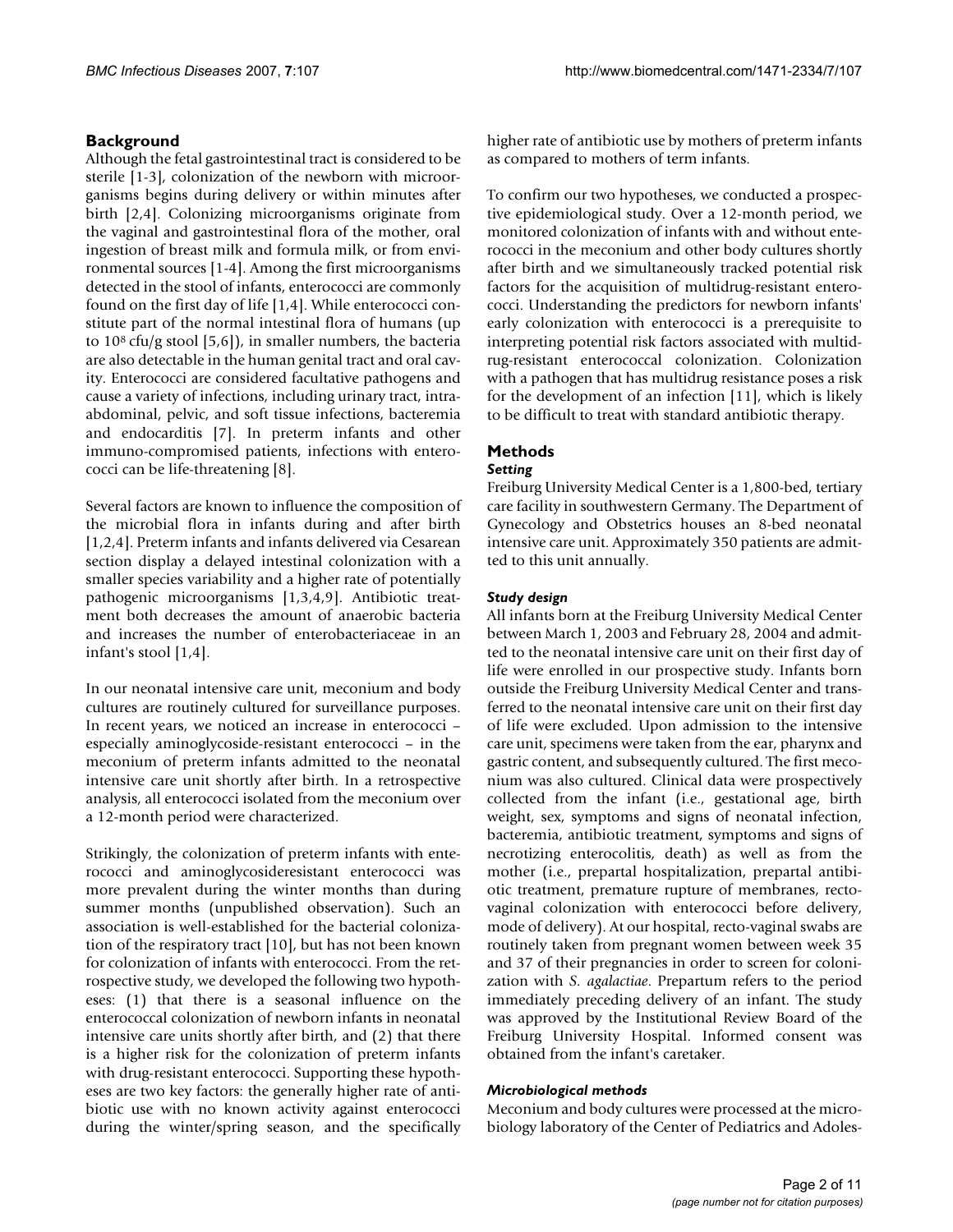| <b>Gestational</b><br>age       | n   | Median<br>(weeks) | Range<br>(weeks) | Cesarean<br>section | Prepartal<br>hospitalizati<br>on $\geq$ 3 days | Prepartal<br>antibiotics $\geq$<br>I day | <b>PROM</b> <sup>a</sup> $\geq$ 24<br>hours | Maternal<br>rectovaginal<br>colonization<br>with<br>enterococci |
|---------------------------------|-----|-------------------|------------------|---------------------|------------------------------------------------|------------------------------------------|---------------------------------------------|-----------------------------------------------------------------|
| $\geq$ 37 weeks of<br>gestation | 117 | 39                | $37 - 44$        | 62 (53.0%)          | 4(3.4%)                                        | 5(4.2%)                                  | 2(1.7%)                                     | 33 (28.2%)                                                      |
| 32-36 weeks<br>of gestation     | 94  | 34                | $32 - 36$        | 60 (63.8%)          | 22 (23.4%)                                     | 22 (23.4%)                               | 5(5.3%)                                     | 16 (17.0%)                                                      |
| < 32 weeks of<br>gestation      | -63 | 28                | $23 - 31$        | 52 (82.5%)          | 23 (36.5%)                                     | 27 (42.9%)                               | 10(15.9%)                                   | 4(6.3%)                                                         |

**Table 1: Clinical and peripartal features of infants studied, stratified by gestational age.**

aPROM indicates premature rupture of membranes

cent Medicine Freiburg according to standard methods on solid horse-blood and chocolate agar [12]. After identifying an *Enterococcus* isolate, an API Strep kit was used to determine the enterococcal species. *E. casseliflavus* species was further differentiated from *E. faecalis*/*E. faecium* species using Methyl-a-D-glucopyranosid- and Sulphide-Indole-Motility agar.

Antibiotic resistance was determined using the Kirby-Bauer disc diffusion test. Five different classes of antibiotics were tested (aminopenicillins, carbapenems, aminoglycosides, sulfonamides/folinic acid antagonists and vancomycin). Minimum inhibitory concentrations to aminoglycosides were determined using the E-test [13]. Multidrug resistance was defined by resistance of an enterococcal isolate against three of the five antibiotic classes.

#### *Statistical analysis*

For statistical analysis, Microsoft Excel and the software programs GraphPad Prism V.3 and SPSS 14.0 were used. Results were expressed either as a mean +/- SD, or as a percentage of the total number of isolates or patients. For continuous variables, median values were compared using two sample t-tests for independent variables (i.e., Mann- Whitney test). Differences in proportions were compared using either a Chi-square test or Fisher's exact test, as deemed appropriate. All statistical tests were performed twotailed and considered significant if the p value was <0.05. For multivariate analysis, logistic regression was used.

#### **Results**

#### *Study population and patient characteristics*

During the study period, 297 infants were admitted to the neonatal intensive care unit on their first days of life. Twenty-three infants were excluded from the analysis either because they were born at an outside hospital  $(n =$ 16) or because no meconium was cultured  $(n = 7)$ . Two hundred seventy-four infant/mother pairs were enrolled in this study; 144 infants were male and 130 female. The mean birth weight of the infants was 2.420 g (range 380 to 4.910 g) and the mean gestational age was 35 weeks (range 23 to 44 weeks). One hundred fifty-seven infants were born prematurely, (i.e., before 37 weeks of gestation), and 63 infants were born before 32 weeks of gestation. The study cohort of 274 infants, stratified by three gestational age groups, (i.e.,  $\geq$  37 weeks of gestation, 32 to 36 weeks of gestation and < 32 weeks of gestation), is summarized in Table 1.

#### *Microbiological features*

In 63 cases (i.e., 23%), enterococci were isolated from either body cultures or from the first meconium. Colonization rates differed according to the three gestational age groups (Table 2). The group with the highest colonization rate was infants < 32 weeks of gestation (i.e., 33%). Of the 63 colonized infants, 53 were isolated from meconium and 10 from body cultures. Differentiation at the species level showed 30 (48% of all enterococcal isolates) *E. faecium*, 16 (31%) *E. casseliflavus*, eight (12%) *E. faecalis*, two (3%) *E. durans*, and seven (11%) undifferentiated entero-

**Table 2: Colonization rates of infants with enterococci and multidrug-resistant enterococci in meconium and surveillance cultures stratified by gestational age.**

| <b>Gestational age</b>       | n   | <b>Colonization with</b><br>enterococci | <b>Colonization with</b><br>multidrug-resistant<br>enterococci | % multidrug-resistant<br>enterococci |
|------------------------------|-----|-----------------------------------------|----------------------------------------------------------------|--------------------------------------|
| All patients                 | 274 | 63 (22.9%)                              | 36(13.1%)                                                      | 57.1%                                |
| $\geq$ 37 weeks of gestation | 117 | 24 (20.5%)                              | 10(8.5%)                                                       | 41.7%                                |
| $32 - 36$ weeks of gestation | 94  | 18(19.1%)                               | 7(7.4%)                                                        | 38.9%                                |
| < 32 weeks of gestation      | 63  | 21 (33.3%)                              | 19(30.2%)                                                      | 90.5%                                |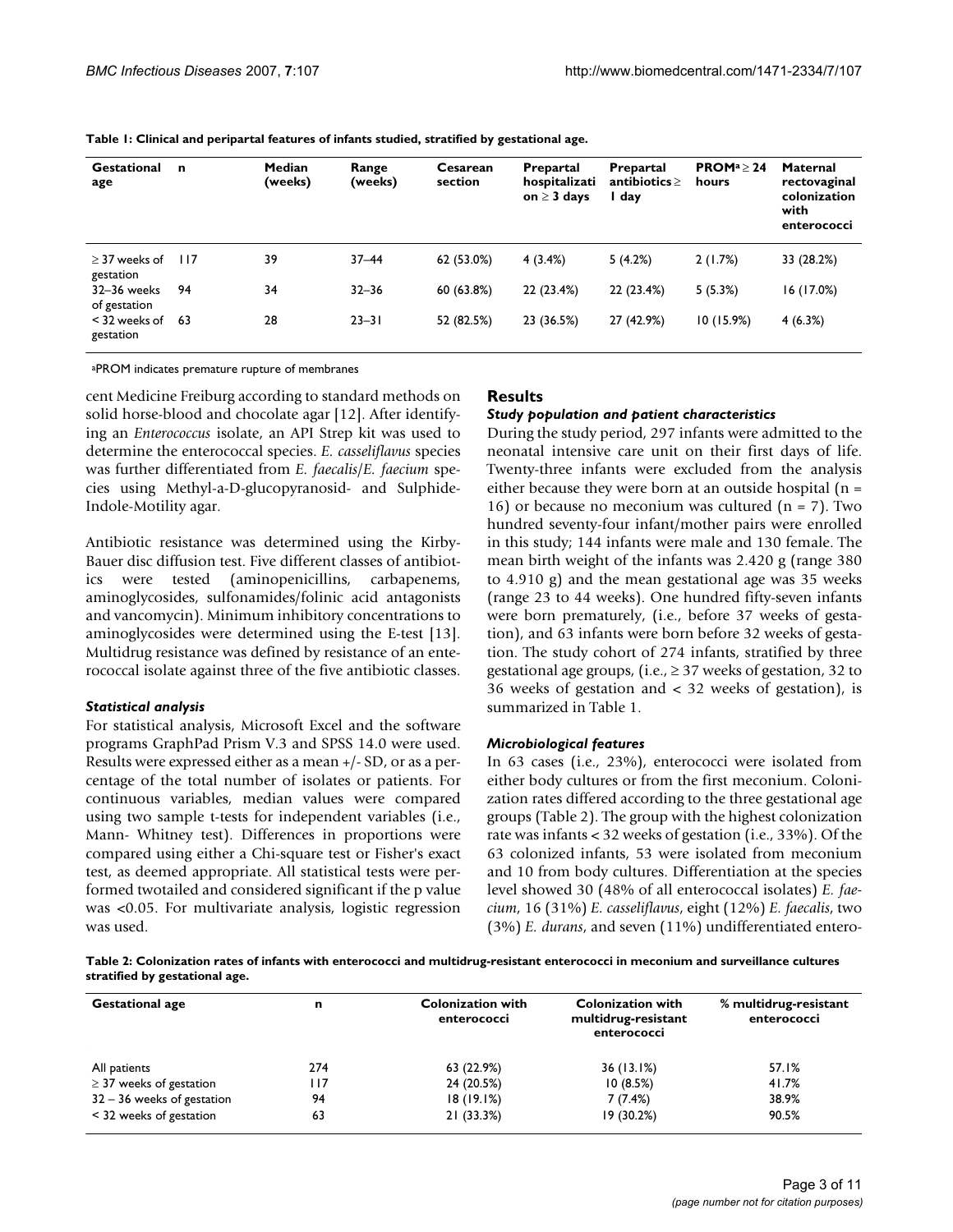

Distribution of different enterococcal spec **Figure 1** ies detected in meconium or surveillance cultures of infants (white bars) Distribution of different enterococcal species detected in meconium or surveillance cultures of infants (white bars). The black bars represent the number of multidrug-resistant enterococci for each enterococcus species.

coccal species (Figure 1). Thirty-six isolates (57% of all enterococcal isolates) were resistant to three of the five antibiotic classes tested and were therefore classified as multidrug-resistant. All of these multidrug-resistant isolates were resistant to aminopenicillins and aminoglycosides. Of the 36 multidrug-resistant enterococci, 35 isolates were resistant to both sulfonamides and carbapenems. In addition to the 36 multidrug-resistant isolates, five other isolates were resistant to aminoglycoside, and all of them displayed low-level aminoglycoside resistance (defined as a minimal inhibitory concentration of gentamicin  $< 512 \mu g/ml$ ). None of the enterococci was vancomycin-resistant. Twenty-four (80%) of *E. faecium*, 11 (69%) of *E. casseliflavus*, and one (13%) *E. faecalis* isolate were multidrug-resistant (Figure 1). All multidrug-resistant isolates were detected in meconium.

# *Seasonal pattern of enterococcal colonization*

The 12-month study was divided into two periods: the winter/spring season from December 1<sup>st</sup> to May 31<sup>st</sup> and the summer/fall season from June 1st to November 30th. A minimum of one enterococcal isolate and a maximum of eight enterococcal isolates were detected per month. A larger number of enterococcal isolates were detected during the winter/spring months as compared to summer/fall

months (p = 0.002, Chi-square test, Figure 2). A higher prevalence of enterococcal isolates in the winter/spring season was also noted for multidrug-resistant enterococci, and here with an even higher statistical significance (p < 0.0001, Figure 2).

# *Predictors for early colonization with enterococci and multidrug-resistant enterococci*

Different peripartal predictors for colonization with enterococci in infants on their first day of life were analyzed (Table 3). Infants colonized with enterococci had a lower mean gestational age than infants not colonized with enterococci (34 vs. 35 weeks of gestation,  $p = 0.043$ , Figure 3A). A similar association was noted between infants colonized with multidrug-resistant enterococci (30.5 vs. 35 weeks of gestation, p = 0.0006, Figure 3B). Infants colonized with enterococci also had a lower mean birth weight than infants not colonized with enterococci (2.020 vs. 2.640 g, p = 0.011, Figure 4A).

Colonization with multidrug-resistant enterococci revealed a similar association (1.535 vs. 2.635 g, p < 0.0001, Figure 4B). A  $2 \times 2$  comparison of gestational age groups ( $<$  32 weeks vs.  $\geq$  32 weeks of gestation) and birth weight groups (< 1.000 g vs.  $\geq$  1.000 g) confirmed their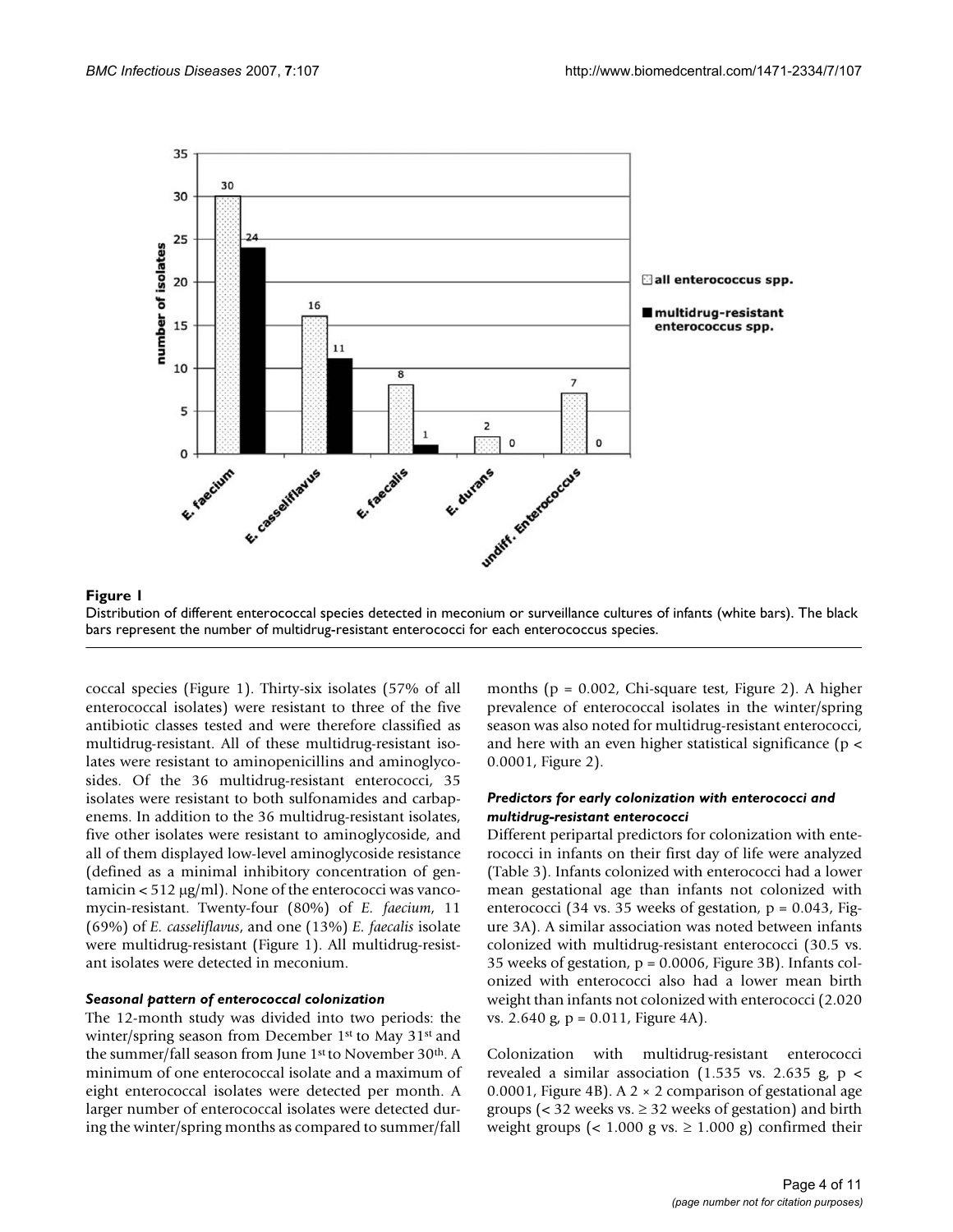

# Distribution of isolates of ente surveillance cultures from colonized in **Figure 2** rococci and multidrug-resistant en fants stratified by month of the year terococci (in % of samples taken per month) in meconium and

Distribution of isolates of enterococci and multidrug-resistant enterococci (in % of samples taken per month) in meconium and surveillance cultures from colonized infants stratified by month of the year. There is a statistically significant association for a higher colonization rate with enterococci ( $p = 0.002$ , Chi-square test) and multidrug-resistant enterococci ( $p \le 0.0001$ , Chisquare test) during the winter/spring months as compared to summer/fall months.

association with the enterococcal colonization status (Table 3). Prepartal hospitalization, delivery mode, premature rupture of membranes and maternal rectovaginal colonization with enterococci were not associated with the infant's colonization with enterococci or multidrugresistant enterococci (Table 3). In contrast, however, prepartal antibiotic treatment was associated with colonization of infants with multidrugresistant enterococci (p = 0.019, Table 3) although not with enterococcal colonization ( $p = 0.146$ , Table 3). The following antibiotics were used for mothers of infants subsequently colonized with enterococci: cefuroxime  $(n = 17)$ , ampicillin  $(n = 2)$ , erythromycin  $(n = 1)$ , ceftriaxone  $(n = 1)$ , clindamycin  $(n = 1)$  $= 1$ ) and an unknown antibiotic (n  $= 1$ ). Standard route of antibiotic administration was parenteral injection. Logistic regression determined that gestational age was the only parameter significantly correlated with colonization with multidrug-resistant enterococci (Table 4). Further modeling was not deemed appropriate because of the strong correlation between gestational age and the parameters of birth weight and prepartal antibiotic treatment.

## *Outcome*

None of the infants colonized with enterococci shortly after birth developed an infection with enterococci or enterococcal bacteremia. The rate of infants suffering from necrotizing enterocolitis (i.e., 4.8% of the infants colonized with enterococci vs. 1.9% of the infants not colonized with enterococci,  $p = 0.083$ ) was similar in both groups. Mortality rates during hospitalization also did not differ between the two groups (i.e., 3.2% vs. 4.3%,  $p =$ 1.000). In addition, the rate of infants who developed an intracerebral hemorrhage or bronchopulmonary dysplasia was similar between colonized and non- colonized infants (data not shown).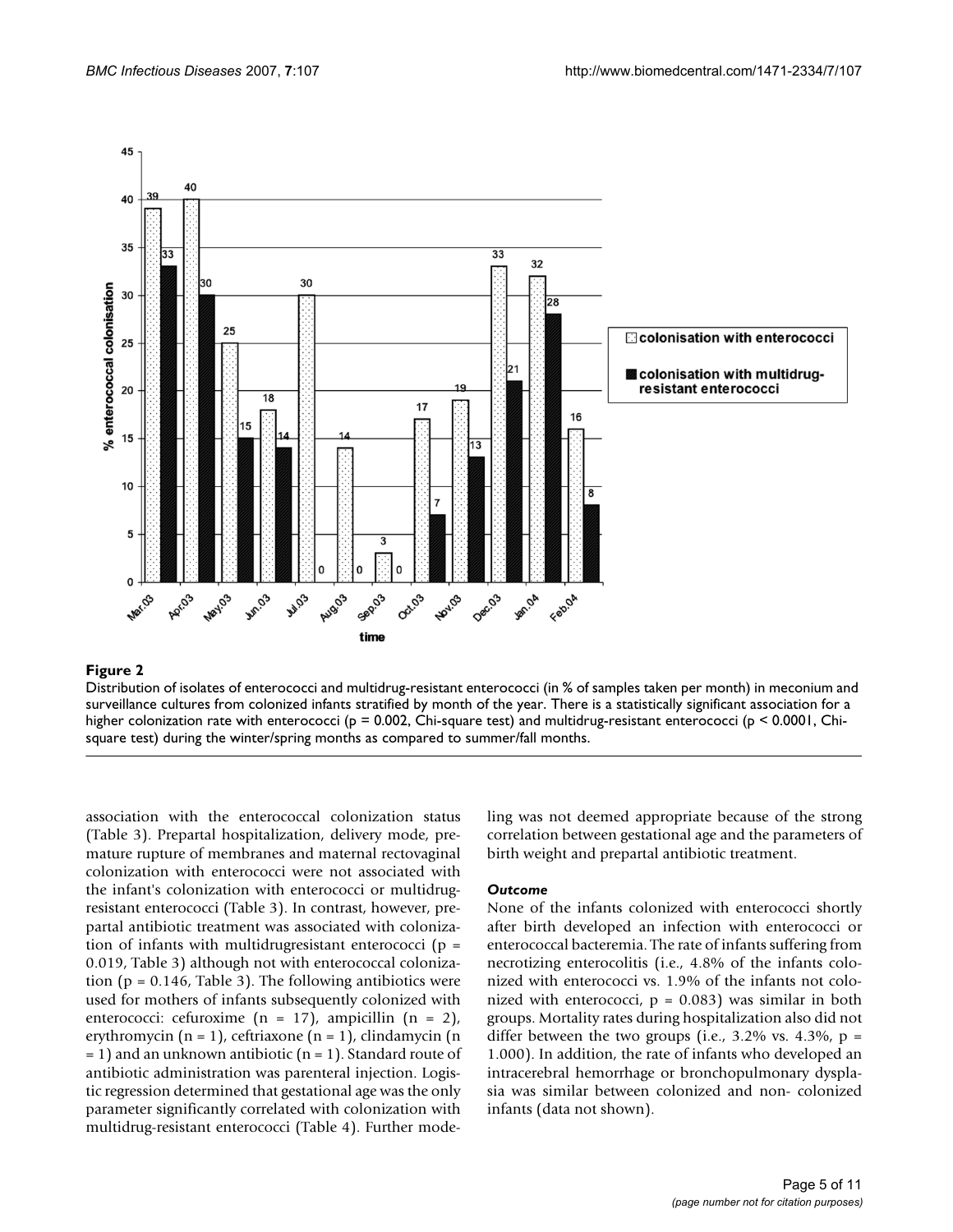| $(n = 63)$<br>$(n = 211)$<br>$1.675$ (1.076-2.605)<br>0.0395<br>Enteroccous-positive<br>21 (33.3%)<br>42 (19.9%)<br>aMDR-enterococcus-positive<br>3.743 (2.073-6.759)<br>< 0.0001<br>19 (30.2%)<br>17(8.1%)<br>< 2.500 g<br>$\geq$ 2.500 g<br>2. Birth weight<br>$(n = 138)$<br>$(n = 136)$<br>$1.498(0.959 - 2.340)$<br>0.085<br>Enterococcus-positive<br>38 (27.5%)<br>25 (18.4%)<br>aMDR-enterococcus-positive<br>2.240 (1.148-4.371)<br>0.019<br>25 (18.1%)<br>11(8.1%)<br>< 1.000 g<br>$\geq 1.000 g$<br>$(n = 27)$<br>$(n = 247)$<br>11(40.7%)<br>52 (21.1%)<br>$1.935(1.156 - 3.239)$<br>0.0293<br>Enterococcus-positive<br>aMDR-enterococcus-positive<br>4.025 (2.237-7.244)<br>25 (10.1%)<br>0.0001<br>11(40.7%)<br>3. Prepartal hospitalization<br>$\geq$ 3 days<br>$<$ 3 days<br>$(n = 49)$<br>$(n = 224)$<br>$0.967(0.546 - 1.714)$<br>1.000<br>Enterococcus-positive<br>11(22.4%)<br>52 (23.2%)<br>aMDR-enterococcus-positive<br>7(14.3%)<br>29 (12.9%)<br>$1.108(0.516 - 2.383)$<br>0.816<br>4. Prepartal antibiotics<br>$\geq$ 1 day<br>$\leq$ 1 day<br>$(n = 54)$<br>$(n = 216)$<br>$1.460(0.893 - 2.388)$<br>0.146<br>Enterococcus-positive<br>16(29.6%)<br>42 (19.4%)<br>aMDR-enterococcus-positive<br>0.019<br>12(22.2%)<br>21(9.7%)<br>$2.286$ (1.201-4.351)<br>5. Delivery mode<br><b>Cesarean section</b><br><b>Vaginal delivery</b><br>$(n = 174)$<br>$(n = 100)$<br>Enterococcus-positive<br>42 (24.1%)<br>21 (21.0%)<br>$1.149(0.724 - 1.826)$<br>0.655<br>aMDR-enterococcus-positive<br>2.011 (0.954-4.243)<br>28 (16.1%)<br>8(8.0%)<br>0.0641<br>6. Maternal rectovaginal colonization<br><b>Enterococcus-positive</b><br><b>Enterococcus-negative</b><br>$(n = 53)$<br>$(n = 47)$<br>9(17.0%)<br>1.000<br>Enterococcus-positive<br>8(17.0%)<br>$0.998(0.419 - 2.374)$<br>aMDR-enterococcus-positive<br>$0.443$ (0.042-4.737)<br>0.600<br>1(1.9%)<br>2(2.1%)<br>< 24 hours<br>7. PROM <sup>b</sup><br>$\geq$ 24 hours<br>$(n = 17)$<br>$(n = 248)$<br>$0.478(0.128 - 1.791)$<br>0.376<br>Enterococcus-positive<br>2(11.8%)<br>58 (23.4%)<br>aMDR-enterococcus-positive<br>$0.912(0.238 - 3.488)$<br>1.000<br>2(11.8%)<br>32 (12.9%) | I. Gestational age | < 32 weeks | $\geq$ 32 weeks | Relative risk (95% CI) | p |
|----------------------------------------------------------------------------------------------------------------------------------------------------------------------------------------------------------------------------------------------------------------------------------------------------------------------------------------------------------------------------------------------------------------------------------------------------------------------------------------------------------------------------------------------------------------------------------------------------------------------------------------------------------------------------------------------------------------------------------------------------------------------------------------------------------------------------------------------------------------------------------------------------------------------------------------------------------------------------------------------------------------------------------------------------------------------------------------------------------------------------------------------------------------------------------------------------------------------------------------------------------------------------------------------------------------------------------------------------------------------------------------------------------------------------------------------------------------------------------------------------------------------------------------------------------------------------------------------------------------------------------------------------------------------------------------------------------------------------------------------------------------------------------------------------------------------------------------------------------------------------------------------------------------------------------------------------------------------------------------------------------------------------------------------------------------------------------------------------------------------------------------------------------------|--------------------|------------|-----------------|------------------------|---|
|                                                                                                                                                                                                                                                                                                                                                                                                                                                                                                                                                                                                                                                                                                                                                                                                                                                                                                                                                                                                                                                                                                                                                                                                                                                                                                                                                                                                                                                                                                                                                                                                                                                                                                                                                                                                                                                                                                                                                                                                                                                                                                                                                                |                    |            |                 |                        |   |
|                                                                                                                                                                                                                                                                                                                                                                                                                                                                                                                                                                                                                                                                                                                                                                                                                                                                                                                                                                                                                                                                                                                                                                                                                                                                                                                                                                                                                                                                                                                                                                                                                                                                                                                                                                                                                                                                                                                                                                                                                                                                                                                                                                |                    |            |                 |                        |   |
|                                                                                                                                                                                                                                                                                                                                                                                                                                                                                                                                                                                                                                                                                                                                                                                                                                                                                                                                                                                                                                                                                                                                                                                                                                                                                                                                                                                                                                                                                                                                                                                                                                                                                                                                                                                                                                                                                                                                                                                                                                                                                                                                                                |                    |            |                 |                        |   |
|                                                                                                                                                                                                                                                                                                                                                                                                                                                                                                                                                                                                                                                                                                                                                                                                                                                                                                                                                                                                                                                                                                                                                                                                                                                                                                                                                                                                                                                                                                                                                                                                                                                                                                                                                                                                                                                                                                                                                                                                                                                                                                                                                                |                    |            |                 |                        |   |
|                                                                                                                                                                                                                                                                                                                                                                                                                                                                                                                                                                                                                                                                                                                                                                                                                                                                                                                                                                                                                                                                                                                                                                                                                                                                                                                                                                                                                                                                                                                                                                                                                                                                                                                                                                                                                                                                                                                                                                                                                                                                                                                                                                |                    |            |                 |                        |   |
|                                                                                                                                                                                                                                                                                                                                                                                                                                                                                                                                                                                                                                                                                                                                                                                                                                                                                                                                                                                                                                                                                                                                                                                                                                                                                                                                                                                                                                                                                                                                                                                                                                                                                                                                                                                                                                                                                                                                                                                                                                                                                                                                                                |                    |            |                 |                        |   |
|                                                                                                                                                                                                                                                                                                                                                                                                                                                                                                                                                                                                                                                                                                                                                                                                                                                                                                                                                                                                                                                                                                                                                                                                                                                                                                                                                                                                                                                                                                                                                                                                                                                                                                                                                                                                                                                                                                                                                                                                                                                                                                                                                                |                    |            |                 |                        |   |
|                                                                                                                                                                                                                                                                                                                                                                                                                                                                                                                                                                                                                                                                                                                                                                                                                                                                                                                                                                                                                                                                                                                                                                                                                                                                                                                                                                                                                                                                                                                                                                                                                                                                                                                                                                                                                                                                                                                                                                                                                                                                                                                                                                |                    |            |                 |                        |   |
|                                                                                                                                                                                                                                                                                                                                                                                                                                                                                                                                                                                                                                                                                                                                                                                                                                                                                                                                                                                                                                                                                                                                                                                                                                                                                                                                                                                                                                                                                                                                                                                                                                                                                                                                                                                                                                                                                                                                                                                                                                                                                                                                                                |                    |            |                 |                        |   |
|                                                                                                                                                                                                                                                                                                                                                                                                                                                                                                                                                                                                                                                                                                                                                                                                                                                                                                                                                                                                                                                                                                                                                                                                                                                                                                                                                                                                                                                                                                                                                                                                                                                                                                                                                                                                                                                                                                                                                                                                                                                                                                                                                                |                    |            |                 |                        |   |
|                                                                                                                                                                                                                                                                                                                                                                                                                                                                                                                                                                                                                                                                                                                                                                                                                                                                                                                                                                                                                                                                                                                                                                                                                                                                                                                                                                                                                                                                                                                                                                                                                                                                                                                                                                                                                                                                                                                                                                                                                                                                                                                                                                |                    |            |                 |                        |   |
|                                                                                                                                                                                                                                                                                                                                                                                                                                                                                                                                                                                                                                                                                                                                                                                                                                                                                                                                                                                                                                                                                                                                                                                                                                                                                                                                                                                                                                                                                                                                                                                                                                                                                                                                                                                                                                                                                                                                                                                                                                                                                                                                                                |                    |            |                 |                        |   |
|                                                                                                                                                                                                                                                                                                                                                                                                                                                                                                                                                                                                                                                                                                                                                                                                                                                                                                                                                                                                                                                                                                                                                                                                                                                                                                                                                                                                                                                                                                                                                                                                                                                                                                                                                                                                                                                                                                                                                                                                                                                                                                                                                                |                    |            |                 |                        |   |
|                                                                                                                                                                                                                                                                                                                                                                                                                                                                                                                                                                                                                                                                                                                                                                                                                                                                                                                                                                                                                                                                                                                                                                                                                                                                                                                                                                                                                                                                                                                                                                                                                                                                                                                                                                                                                                                                                                                                                                                                                                                                                                                                                                |                    |            |                 |                        |   |
|                                                                                                                                                                                                                                                                                                                                                                                                                                                                                                                                                                                                                                                                                                                                                                                                                                                                                                                                                                                                                                                                                                                                                                                                                                                                                                                                                                                                                                                                                                                                                                                                                                                                                                                                                                                                                                                                                                                                                                                                                                                                                                                                                                |                    |            |                 |                        |   |
|                                                                                                                                                                                                                                                                                                                                                                                                                                                                                                                                                                                                                                                                                                                                                                                                                                                                                                                                                                                                                                                                                                                                                                                                                                                                                                                                                                                                                                                                                                                                                                                                                                                                                                                                                                                                                                                                                                                                                                                                                                                                                                                                                                |                    |            |                 |                        |   |
|                                                                                                                                                                                                                                                                                                                                                                                                                                                                                                                                                                                                                                                                                                                                                                                                                                                                                                                                                                                                                                                                                                                                                                                                                                                                                                                                                                                                                                                                                                                                                                                                                                                                                                                                                                                                                                                                                                                                                                                                                                                                                                                                                                |                    |            |                 |                        |   |
|                                                                                                                                                                                                                                                                                                                                                                                                                                                                                                                                                                                                                                                                                                                                                                                                                                                                                                                                                                                                                                                                                                                                                                                                                                                                                                                                                                                                                                                                                                                                                                                                                                                                                                                                                                                                                                                                                                                                                                                                                                                                                                                                                                |                    |            |                 |                        |   |
|                                                                                                                                                                                                                                                                                                                                                                                                                                                                                                                                                                                                                                                                                                                                                                                                                                                                                                                                                                                                                                                                                                                                                                                                                                                                                                                                                                                                                                                                                                                                                                                                                                                                                                                                                                                                                                                                                                                                                                                                                                                                                                                                                                |                    |            |                 |                        |   |
|                                                                                                                                                                                                                                                                                                                                                                                                                                                                                                                                                                                                                                                                                                                                                                                                                                                                                                                                                                                                                                                                                                                                                                                                                                                                                                                                                                                                                                                                                                                                                                                                                                                                                                                                                                                                                                                                                                                                                                                                                                                                                                                                                                |                    |            |                 |                        |   |
|                                                                                                                                                                                                                                                                                                                                                                                                                                                                                                                                                                                                                                                                                                                                                                                                                                                                                                                                                                                                                                                                                                                                                                                                                                                                                                                                                                                                                                                                                                                                                                                                                                                                                                                                                                                                                                                                                                                                                                                                                                                                                                                                                                |                    |            |                 |                        |   |
|                                                                                                                                                                                                                                                                                                                                                                                                                                                                                                                                                                                                                                                                                                                                                                                                                                                                                                                                                                                                                                                                                                                                                                                                                                                                                                                                                                                                                                                                                                                                                                                                                                                                                                                                                                                                                                                                                                                                                                                                                                                                                                                                                                |                    |            |                 |                        |   |
|                                                                                                                                                                                                                                                                                                                                                                                                                                                                                                                                                                                                                                                                                                                                                                                                                                                                                                                                                                                                                                                                                                                                                                                                                                                                                                                                                                                                                                                                                                                                                                                                                                                                                                                                                                                                                                                                                                                                                                                                                                                                                                                                                                |                    |            |                 |                        |   |
|                                                                                                                                                                                                                                                                                                                                                                                                                                                                                                                                                                                                                                                                                                                                                                                                                                                                                                                                                                                                                                                                                                                                                                                                                                                                                                                                                                                                                                                                                                                                                                                                                                                                                                                                                                                                                                                                                                                                                                                                                                                                                                                                                                |                    |            |                 |                        |   |
|                                                                                                                                                                                                                                                                                                                                                                                                                                                                                                                                                                                                                                                                                                                                                                                                                                                                                                                                                                                                                                                                                                                                                                                                                                                                                                                                                                                                                                                                                                                                                                                                                                                                                                                                                                                                                                                                                                                                                                                                                                                                                                                                                                |                    |            |                 |                        |   |
|                                                                                                                                                                                                                                                                                                                                                                                                                                                                                                                                                                                                                                                                                                                                                                                                                                                                                                                                                                                                                                                                                                                                                                                                                                                                                                                                                                                                                                                                                                                                                                                                                                                                                                                                                                                                                                                                                                                                                                                                                                                                                                                                                                |                    |            |                 |                        |   |
|                                                                                                                                                                                                                                                                                                                                                                                                                                                                                                                                                                                                                                                                                                                                                                                                                                                                                                                                                                                                                                                                                                                                                                                                                                                                                                                                                                                                                                                                                                                                                                                                                                                                                                                                                                                                                                                                                                                                                                                                                                                                                                                                                                |                    |            |                 |                        |   |
|                                                                                                                                                                                                                                                                                                                                                                                                                                                                                                                                                                                                                                                                                                                                                                                                                                                                                                                                                                                                                                                                                                                                                                                                                                                                                                                                                                                                                                                                                                                                                                                                                                                                                                                                                                                                                                                                                                                                                                                                                                                                                                                                                                |                    |            |                 |                        |   |

**Table 3: Comparison of peripartal risk factors for colonization with enterococci and multidrugresistant enterococci in meconium and surveillance cultures of infants. For differences in proportions between two groups, the Fisher's exact test was performed.**

aMDR indicates multidrug-resistant, bPROM premature rupture of membranes

# **Discussion**

The results of our study demonstrate for the first time that newborn infants can be colonized with multidrug-resistant enterococci from the first day of life. We determined a possible risk factor to be prepartal antibiotic treatment. Knowledge of the possibility of early colonization with multidrug-resistant enterococci is particularly important in cases where such an infant develops an infection and requires appropriate antibiotic treatment.

Enterococci are among the first bacteria to colonize the neonatal gastrointestinal tract. They do so within days of birth [2-4,14]. Although a primary source for the colonizing bacteria is the oral ingestion of breast milk [15,16], bacteria can also be derived from the vaginal and gastrointestinal flora of the mother during the birth passage [14].

Older medical literature suggests the fetal gastrointestinal tract to be sterile [1-3]. More recent studies have shown, however, that infants may be colonized with enterococci and other gram-positive bacteria without having had direct contact with the maternal flora during delivery and before having been fed [14,17,18]. Jimenez at al. detected enterococci by culture after enrichment in nine of 20 cord blood samples from infants delivered via Cesarean section [14]. In experiments with pregnant mice orally fed with a genetically labeled *E. faecium*, the same enterococcal strain was found in the amnion fluid by polymerase chain reaction (PCR) before the mice gave birth [14]. A potential explanation for this finding is the transfer of enterococci ingested by dendritic cells from the gastrointestinal lumen through the gut epithelium into the circulation [19].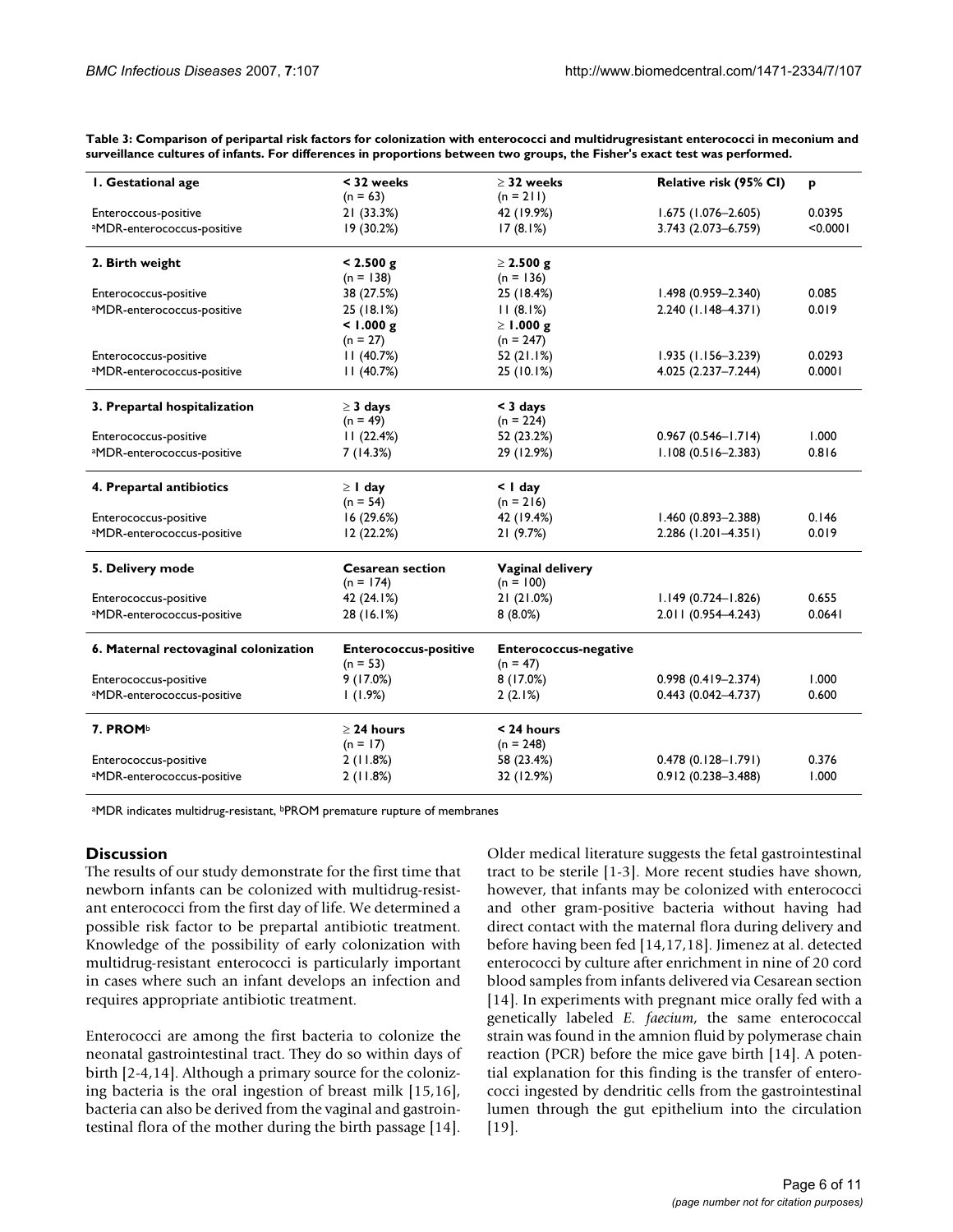

Comparison of gestational age of infants either colonized or not colonized with (A) enterococci and (B) multidrug-resistant enterococci in meconium or surveillance cultures. Boxes extend from the 25th to the 75th percentile, with a line at the median (50th percentile) and whiskers show the highest and the lowest gestational ages. The p values refer to the comparison of the median values using the Mann Whitney test.

No study about colonization of infants' gastrointestinal tracts after birth has systematically differentiated among different enterococcal species involved in this process and/or the influence of peripartal antibiotic treatment. The aforementioned study by Jimenez et al. detected *E. faecium* in cord blood of infants after Cesarean section [14]. By day ten after birth, infants with extremely low birth weights were colonized more often with *E. faecalis* than with *E. faecium* strains [9]. Our cohort was colonized primarily with *E. faecium* (48% of all enterococcal strains), followed by *E. casseliflavus* (31%) and then *E. faecalis* (12%, Figure 1).

This distribution pattern appears to contrast with the enterococcal species distribution causing infection in humans. The most common enterococcal pathogen is *E. faecalis*, which is responsible for 80–90% of enterococcal infection, followed by *E. faecium*, which is responsible in 5– 10% of cases [20]. Motile enterococci like *E. casseliflavus* and *E. gallinarum* are responsible for ≈1% of all enterococcal infections [20,21]. Immunocompromised patients have an especially increased risk of contracting infections with motile enterococci [21], which are part of the normal human gastrointestinal flora [21]. In contrast to infection rates, colonization rates of healthy humans with motile enterococci are reported to be higher (5.7% to 12.1%) [21]. A possible explanation for the high prevalence of *E.*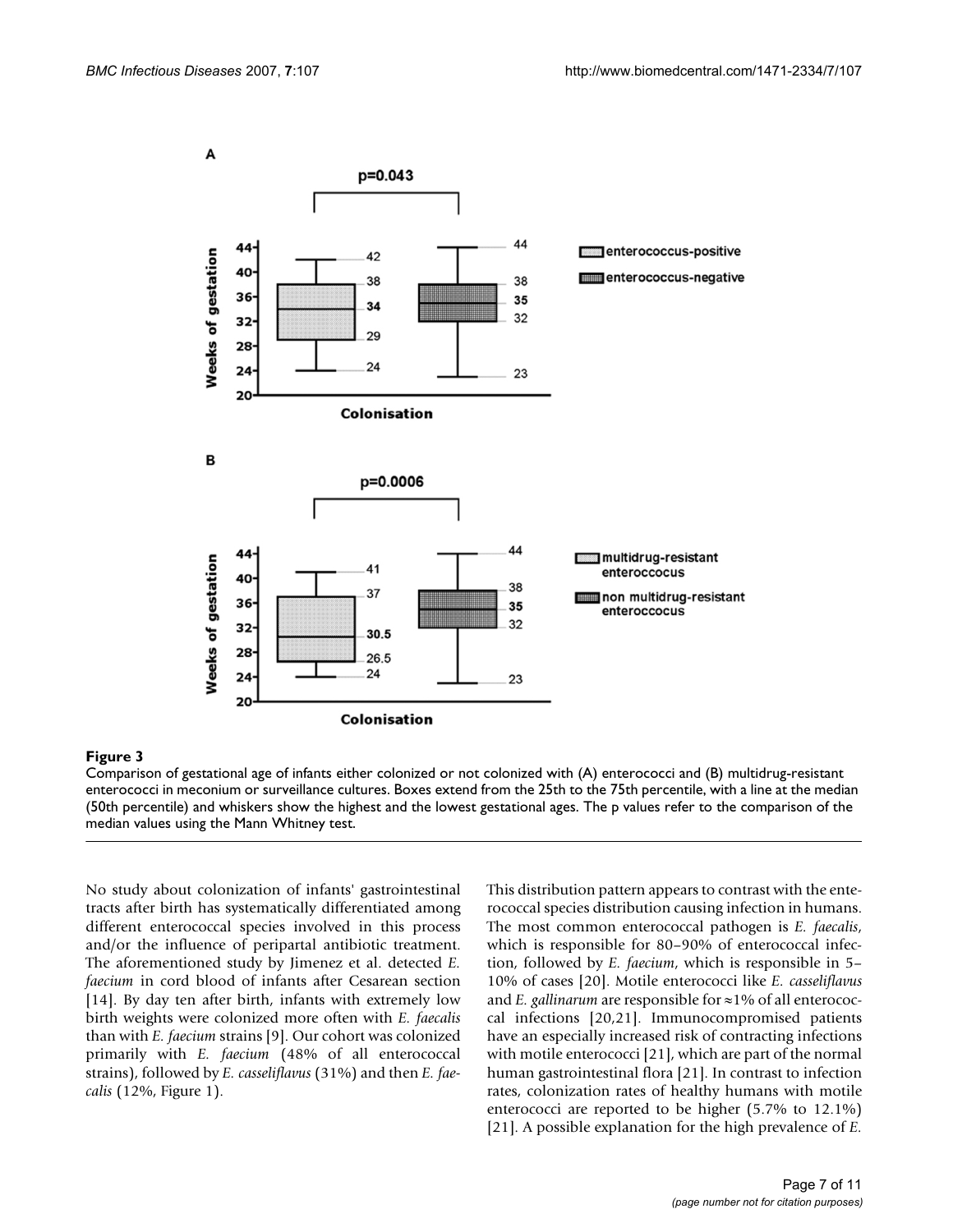

# Comparison of birth weights of infants ei enterococci in meconium or surveillance cultures **Figure 4** ther colonized or not colonized with (A) enterococci and (B) multidrug-resistant

Comparison of birth weights of infants either colonized or not colonized with (A) enterococci and (B) multidrug-resistant enterococci in meconium or surveillance cultures. Boxes extend from the 25th to the 75th percentile, with a line at the median (50th percentile) and whiskers show the highest and the lowest birth weights. The p values refer to the comparison of the median values using the Mann Whitney test.

| Table 4: Logistic regression of risk factors associated for colonization with enterococci and multidrug-resistant enterococci (inclusion |  |
|------------------------------------------------------------------------------------------------------------------------------------------|--|
| model)                                                                                                                                   |  |

|                                         | <b>Colonization with</b> |       |                                 |       |  |
|-----------------------------------------|--------------------------|-------|---------------------------------|-------|--|
|                                         | Enterococci              |       | Multidrug-resistant enterococci |       |  |
|                                         | OR (95% CI)              | Þ     | OR (95% CI)                     |       |  |
| Gestational age < 32 weeks              | 2.116 (0.896-4.990)      | 0.087 | 5.307 (1.723–16.347)            | 0.004 |  |
| Birth weight $<$ 2500 g                 | $1.150(0.511 - 2.582)$   | 0.736 | $0.861(0.260 - 2.845)$          | 0.806 |  |
| Prepartal hospitalization $\geq 3$ days | 1.665 (0.680-4.078)      | 0.265 | $1.878(0.625 - 5.638)$          | 0.261 |  |
| Prepartal antibiotics $\geq 1$ day      | $0.556(0.234 - 1.322)$   | 0.184 | $0.461(0.160 - 1.328)$          | 0.151 |  |
| <b>Cesarian section</b>                 | 1.182 (0.603-2.315)      | 0.625 | 1.908 (0.729-4.995)             | 0.188 |  |
| <b>PROM</b>                             | 4.866 (0.928-25.488)     | 0.061 | 3.705 (0.653-21.043)            | 0.139 |  |

aPROM indicates premature rupture of membranes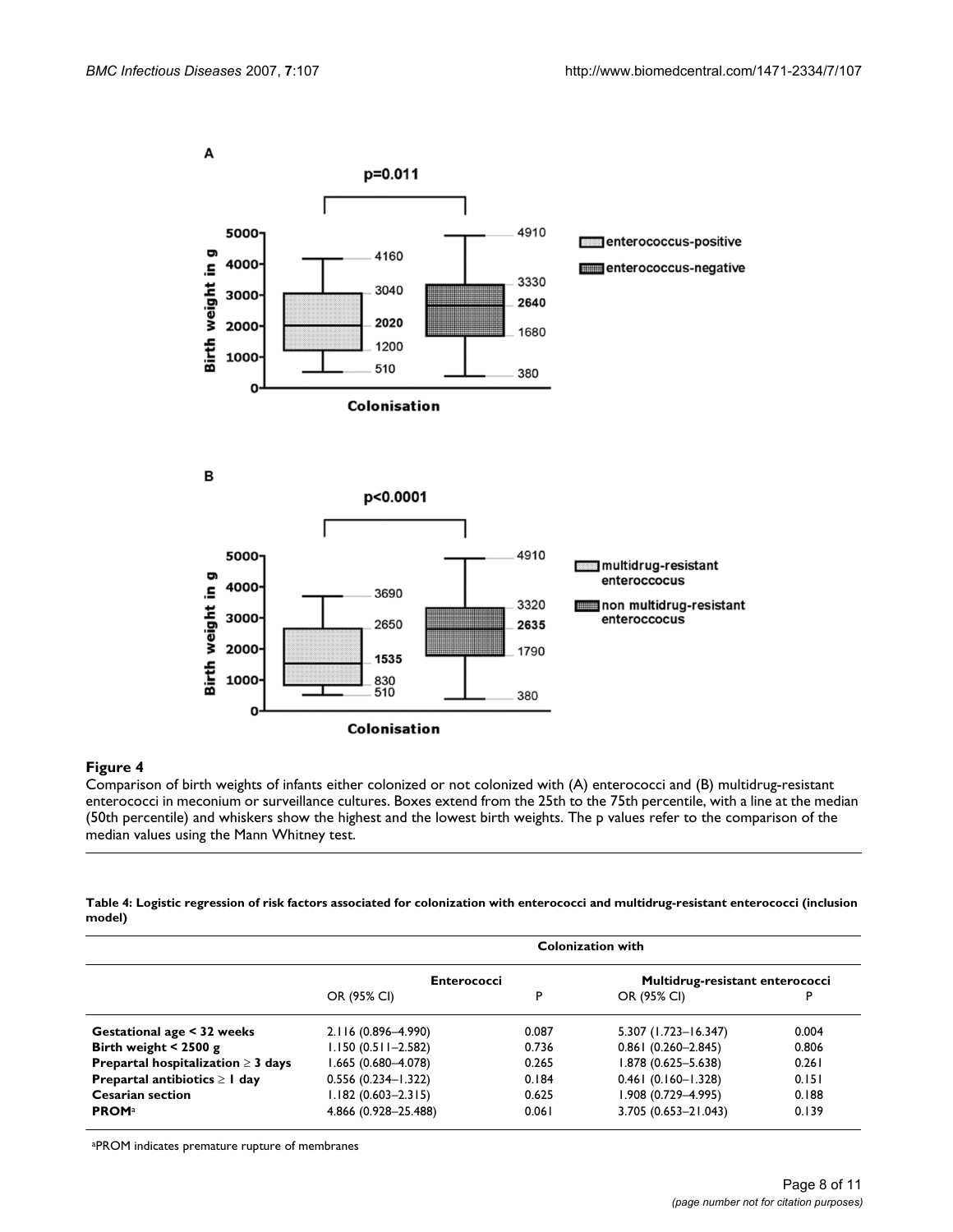*faecium* strains in our cohort is the high rate of multidrug resistance. This may give *E. faecium* strains a selective advantage for colonization, particularly in the presence of antibiotic treatment. Eighty percent of *E. faecium* and 69% of *E. casseliflavus* isolates in our cohort were resistant to three of the five antibiotic classes tested, whereas only 12% of *E. faecalis* strains were multidrug-resistant.

An association between the rate of enterococcal colonization and prematurity has been previously reported in the literature [22]. In a retrospective case-control study, Miedema et al. analyzed risk factors for enterococcal colonization in 579 infants in a neonatal intensive care unit [22]. Twenty percent of their infants were colonized with enterococci (without further species differentiation) either upon admission to the unit or else during their hospitalization. In a multiple regression analysis, prematurity, days of hospitalization, deep venous line in place, and antibiotics other than amoxicillin were independent risk factors for enterococcal colonization [22]. Miedema's study cohort did not differentiate between antibiotic-sensitive and drug-resistant enterococci. In our cohort, both prematurity and low birth weight were predictors for early colonization with enterococci (Figure 2 and 3). This association was independent of maternal antibiotic use during pregnancy (Table 3). Two other studies have shown that maternal antibiotic treatment does not have an influence on the bacterial colonization in infants after the tenth day of life [9,23]. Using culture methods, Gewolb et al. investigated the stool flora of 29 extremely low birth weight infants on day 10, 20 and 30 of life. The bacterial flora did not differ between infants with or without maternal antibiotic treatment around the time of birth [9]. Using real-time PCR, Penders et al. studied the bacterial flora in stool of 1032 infants at one month of age. The colonization pattern they detected was independent from maternal antibiotic treatment [23]. In our cohort, however, maternal antibiotic treatment proved to be a risk factor for infants' colonization with multidrugresistant enterococci shortly after birth (Table 3). Antibiotics used in our cohort were primarily cephalosporins (17 of 23 cases with prepartal antibiotic treatment and subsequent enterococcal colonization in infants). Because of the high resistance rates of *E. coli* to aminopenicillins, cephalosporins are the antibiotics standardly used by our hospital for women experiencing preterm labor. By contrast, only one pregnant woman who was treated with an aminopenicillin gave birth to an infant colonized with enterococci. Enterococci show an intrinsic resistance against cephalosporins. The use of cephalosporins may therefore be responsible for the selective advantage of enterococci in our cohort. It is unclear to us why the results of our study revealed only an association between the prepartal use of antibiotics (mainly cephalosporins) and the colonization with multidrug-resistant enterococci, but not enterococci in general – this being the case despite the fact that all enterococci are resistant to cephalosporins. The association between the use of cephalosporins and subsequent colonization with ampicillin-resistant enterococci has been previously reported in a cohort of adult patients [24]. An explanation for this phenomenon was not provided by the authors of this study.

The most striking finding of our study is the higher prevalence of early colonization with enterococci and multidrug-resistant enterococci in the winter/spring months as compared to summer/fall months (Figure 1). The same seasonal pattern was observed at our hospital the year before this prospective study was performed (data not shown). A similar seasonal pattern has been reported only in association with colonization with vancomycin-resistant *E. faecium* (VREF) [25]. Bischoff et al. described the molecular epidemiology of 413 vancomycin-resistant isolates from a large urban hospital in Richmond, Virginia (USA), over a five-year period. They noted higher rates of VREF isolation during the winter/spring months. An explanation for this finding was not directly presented by their study. With *S. pneumoniae*, it is well documented that the prevalence of pneumococci is higher in winter [10,26,27]. Another recent study also noted a higher rate of penicillin-resistant pneumococci in acute otitis media cases during winter months [28]. The authors speculate that the association may be explained by the higher rate of antimicrobial use in the population during winter because of the frequency of respiratory tract infection at that time of the year.

The same increased seasonal use of antibiotics in the population may explain the higher rate of multidrug-resistant enterococci that we detected in our cohort during the winter and spring months. Winter and spring are the periods with the highest rates of respiratory tract infections – at least in the northern hemisphere. In Germany, a surveillance system for respiratory tract infections in children has found that for the season 2003/2004, the rate of respiratory tract infections began in early December 2003 and ended in May 2004 [29]. Outpatient antibiotic use in the European population, documented on a quarterly rather than monthly basis, shows a strongly correlated trend: the highest rates of outpatient antibiotic use in this population are to be found in the first and fourth quarter of the year [30]. Although the combined data from our retrospective and prospective studies suggest a strong link between an increased rate of enterococcal colonization and the winter/spring period, a causal relationship between time of the year and an increased rate of antibiotic use in the population cannot yet be conclusively drawn. Further studies will be needed to confirm this connection.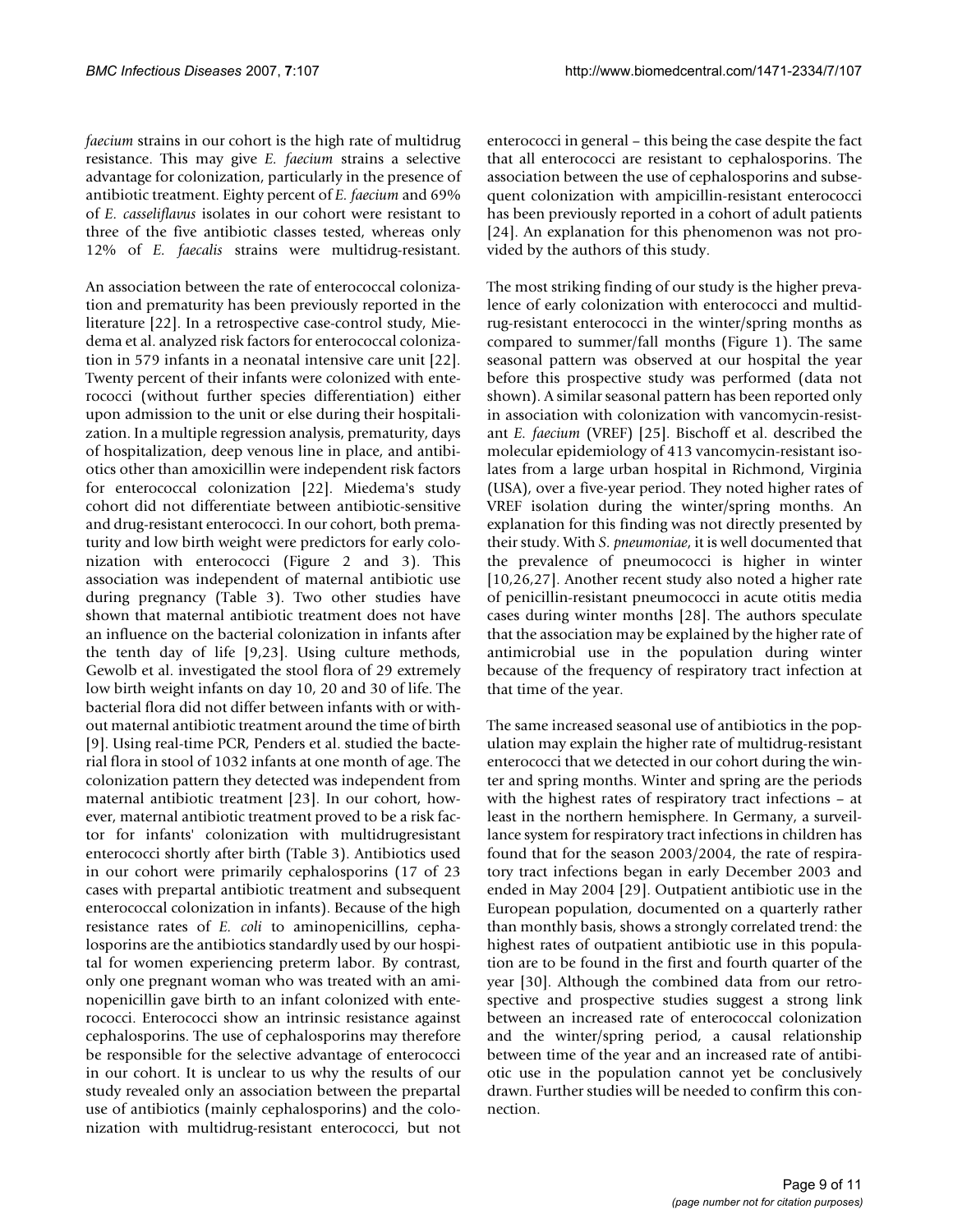## **Conclusion**

The current study has demonstrated that colonization of newborn infants with enterococci and drug-resistant enterococci is increased in preterm infants, and colonization with a multidrug-resistant strain may occur around or shortly after birth. Additionally, we have observed that colonization with multidrug-resistant enterococci tends to be more prevalent in winter and spring months. This increased risk is independent both of the mother's length of prepartal hospitalization and of the mode of delivery. Prepartal use of antibiotics with no known activity against enterococci appears to increase the risk of early colonization with drug-resistant enterococci, although notably not with enterococci overall. None of the infants colonized with enterococci developed an infection with enterococci or enterococcal bacteremia. In our cohort, early colonization of infants with enterococci or drug-resistant enterococci had no influence on the survival of the infants or on the rates of necrotizing enterocolitis.

## **Competing interests**

The author(s) declare that they have no competing interests.

## **Authors' contributions**

MH participated in the statistical analysis, in the interpretation of the data and in the drafting of the manuscript. CaL participated in the statistical analysis, in the interpretation of the data and in the drafting of the manuscript. CIL and MiK conducted the data collection. HP and RB contributed to the study design and to the interpretation of the data. MaK designed the study, participated in the statistical analysis, interpretation of the data and in the editing of the manuscript. All authors read and approved the final version of the manuscript.

## **Acknowledgements**

Many thanks to Ursula Schmid, Käthe Brell and Susanne Fukala for their excellent technical assistance and to Peter Nöllke for his help with the logistic regression.

## **References**

- 1. Fanaro S, Chierici R, Guerrini P, Vigi V: **Intestinal microflora in early infancy: composition and development.** *Acta Paediatr Suppl* 2003, **441:**48-55.
- 2. Mackie RI, Sghir A, Gaskin HR: **Developmental microbial ecology of the neonatal gastrointestinal tract.** *Am J Clin Nutr* 1999, **69(Suppl):**1035S-45S.
- 3. Schwiertz A, Gruhl B, Löbnitz M, Michel P, Radke P, Blaut M: **[Devel](http://www.ncbi.nlm.nih.gov/entrez/query.fcgi?cmd=Retrieve&db=PubMed&dopt=Abstract&list_uids=12788986)opment of the intestinal bacterial composition in hospital[ized preterm infants in comparison with breast-fed, full](http://www.ncbi.nlm.nih.gov/entrez/query.fcgi?cmd=Retrieve&db=PubMed&dopt=Abstract&list_uids=12788986)[term infants.](http://www.ncbi.nlm.nih.gov/entrez/query.fcgi?cmd=Retrieve&db=PubMed&dopt=Abstract&list_uids=12788986)** *Pediatr Res* 2003, **54:**393-99.
- 4. Orrhage K, Nord CE: **Factors controlling the bacterial colonization of the intestine in breastfed infants.** *Acta Paediatr Suppl* 1999, **430:**47-57.
- 5. Huycke MM, Sahm DF, Gilmore MS: **[Multiple-drug resistant ente](http://www.ncbi.nlm.nih.gov/entrez/query.fcgi?cmd=Retrieve&db=PubMed&dopt=Abstract&list_uids=9621194)[rococci: the nature of the problem and an agenda for the](http://www.ncbi.nlm.nih.gov/entrez/query.fcgi?cmd=Retrieve&db=PubMed&dopt=Abstract&list_uids=9621194) [future.](http://www.ncbi.nlm.nih.gov/entrez/query.fcgi?cmd=Retrieve&db=PubMed&dopt=Abstract&list_uids=9621194)** *Emerg Infect Dis* 1998, **4:**239-49.
- 6. Noble CJ: **[Carriage of group D streptococci in the human](http://www.ncbi.nlm.nih.gov/entrez/query.fcgi?cmd=Retrieve&db=PubMed&dopt=Abstract&list_uids=107199) [bowel.](http://www.ncbi.nlm.nih.gov/entrez/query.fcgi?cmd=Retrieve&db=PubMed&dopt=Abstract&list_uids=107199)** *J Clin Pathol* 1978, **31:**1182-86.
- 7. Murray BE: **[Vancomycin-resistant enterococcal infections.](http://www.ncbi.nlm.nih.gov/entrez/query.fcgi?cmd=Retrieve&db=PubMed&dopt=Abstract&list_uids=10706902)** *N Engl J Med* 2000, **342:**710-21.
- 8. Maki DG, Egger WA: **[Enterococcal bacteremia: clinical fea](http://www.ncbi.nlm.nih.gov/entrez/query.fcgi?cmd=Retrieve&db=PubMed&dopt=Abstract&list_uids=3134590)[tures, risk of endocarditis, and management.](http://www.ncbi.nlm.nih.gov/entrez/query.fcgi?cmd=Retrieve&db=PubMed&dopt=Abstract&list_uids=3134590)** *Medicine* 1988, **67:**248-69.
- 9. Gewolb IH, Schwalbe RS, Taciak VL, Harrison TS, Panigrahi P: **[Stool](http://www.ncbi.nlm.nih.gov/entrez/query.fcgi?cmd=Retrieve&db=PubMed&dopt=Abstract&list_uids=10212075) [microflora in extremely low birthweight infants.](http://www.ncbi.nlm.nih.gov/entrez/query.fcgi?cmd=Retrieve&db=PubMed&dopt=Abstract&list_uids=10212075)** *Arch Dis Child Fetal Neonatal Ed* 1999, **80:**F167-73.
- 10. Hendley JO, Hayden FG, Winther B: **Weekly point prevalence of** *Streptococcus pneumoniae, Hemophilus influenzae* **and** *Moraxella catarrhalis* **[in the upper airways of normal young chil](http://www.ncbi.nlm.nih.gov/entrez/query.fcgi?cmd=Retrieve&db=PubMed&dopt=Abstract&list_uids=15799766)[dren: effect of respiratory illness and season.](http://www.ncbi.nlm.nih.gov/entrez/query.fcgi?cmd=Retrieve&db=PubMed&dopt=Abstract&list_uids=15799766)** *APMIS* 2005, **113:**213-20.
- 11. Huang YC, Chou YH, Su LH, Lien RL, Lin TY: **Methicillin-resistant** *Staphylococcus aureus* **colonization and its association with infection among infants hospitalized in neonatal intensive care units.** *Pediatr* 2006, **118:**469-74.
- 12. Facklam R, Collins MD: **Identification of** *Enterococcus* **[species](http://www.ncbi.nlm.nih.gov/entrez/query.fcgi?cmd=Retrieve&db=PubMed&dopt=Abstract&list_uids=2656745) [isolated from human infections by a conventional test](http://www.ncbi.nlm.nih.gov/entrez/query.fcgi?cmd=Retrieve&db=PubMed&dopt=Abstract&list_uids=2656745) [scheme.](http://www.ncbi.nlm.nih.gov/entrez/query.fcgi?cmd=Retrieve&db=PubMed&dopt=Abstract&list_uids=2656745)** *J Clin Microbiol* 1989, **27:**731-4.
- 13. National Committee for Clinical Laboratory Standards: **Performance standards for antimicrobial susceptibility testing (supplement). Villanova, PA.** 1999.
- 14. Jimenez E, Fernandez L, Marin ML, Martin R, Odriozola JM, Nueno-Palop C, Narbad A, Olivares M, Xaus J, Rodriguez JM: **[Isolation of](http://www.ncbi.nlm.nih.gov/entrez/query.fcgi?cmd=Retrieve&db=PubMed&dopt=Abstract&list_uids=16187156) [commensal bacteria from umbilical cord blood of healthy](http://www.ncbi.nlm.nih.gov/entrez/query.fcgi?cmd=Retrieve&db=PubMed&dopt=Abstract&list_uids=16187156) [neonates born by cesarean section.](http://www.ncbi.nlm.nih.gov/entrez/query.fcgi?cmd=Retrieve&db=PubMed&dopt=Abstract&list_uids=16187156)** *Curr Microbiol* 2005, **51:**270-4.
- 15. Martin R, Langa S, Reviriego C, Jimenez E, Marin ML, Xaus J, Fernandez L, Rodriguez JM: **[Human milk is a source of lactic acid bac](http://www.ncbi.nlm.nih.gov/entrez/query.fcgi?cmd=Retrieve&db=PubMed&dopt=Abstract&list_uids=14657823)[teria for the infant gut.](http://www.ncbi.nlm.nih.gov/entrez/query.fcgi?cmd=Retrieve&db=PubMed&dopt=Abstract&list_uids=14657823)** *J Pediatr* 2003, **143:**754-8.
- 16. Heikkilä MP, Saris PEJ: **Inhibition of** *Staphylococcus aureus* **[by the](http://www.ncbi.nlm.nih.gov/entrez/query.fcgi?cmd=Retrieve&db=PubMed&dopt=Abstract&list_uids=12911694) [commensal bacteria of human milk.](http://www.ncbi.nlm.nih.gov/entrez/query.fcgi?cmd=Retrieve&db=PubMed&dopt=Abstract&list_uids=12911694)** *J Appl Microbiol* 2003, **95:**471-8.
- 17. Hitti J, Riley DE, Krohn MA, Hillier SL, Agnew KJ, Krieger JN, Eschenbach DA: **Broad-spectrum bacterial ribosomal RNA polymerase chain reaction for detecting amniotic fluid infection among women in preterm labor.** *Clin Infect Dis* 1997, **24:**1229-32.
- 18. Bearfield C, Davenport ES, Sivapathasundaram V, Allaker RP: **Possible association between amniotic fluid micro-organism infection and microflora of the mouth.** *Br J Obstet Gynaecol* 2002, **109:**527-33.
- 19. Rescigno M, Urbano M, Valzasina B, Francolini M, Rotta B, Bonasio R, Granucci F, Kraehenbuhl JP, Ricciardi-Castagnoli P: **Dendritic cells express tight junction proteins and penetrate gut epithelial monolayers to sample bacteria.** *Nat Immunol* 2001, **4:**361-7.
- 20. Murray BE: **The life and times of the enterococcus.** *Clin Microbiol Rev* 1990, **3:**82-90.
- 21. Reid KC, Cockerill FR III, Patel R: **Clinical and epidemiological features of** *Enterococcus casseliflavus/flavescens* **and** *Enterococcus gallinarum* **[bacteremia: a report of 20 cases.](http://www.ncbi.nlm.nih.gov/entrez/query.fcgi?cmd=Retrieve&db=PubMed&dopt=Abstract&list_uids=11340524)** *Clin Infect Dis* 2001, **32:**1540-6.
- 22. Miedema CJ, Kerkhof M, Arends JP, Bergman KA, Kimpen JLL: **[Risk](http://www.ncbi.nlm.nih.gov/entrez/query.fcgi?cmd=Retrieve&db=PubMed&dopt=Abstract&list_uids=11168040) [factors for colonization with enterococci in a neonatal inten](http://www.ncbi.nlm.nih.gov/entrez/query.fcgi?cmd=Retrieve&db=PubMed&dopt=Abstract&list_uids=11168040)[sive car unit.](http://www.ncbi.nlm.nih.gov/entrez/query.fcgi?cmd=Retrieve&db=PubMed&dopt=Abstract&list_uids=11168040)** *Clin Microbiol Infect* 2000, **6:**53.
- 23. Penders J, Thijs C, Vink C, Stelma FF, Snijders B, Kummeling I, van den Brandt PA, Stobberingh EE: **Factors influencing the composition of the intestinal microbiota in early infancy.** *Pediatr* 2006, **118:**511-21.
- 24. Weinstein JW, Roe M, Towns M, Sanders L, Thorpe JJ, Corey GR, Saxton DJ: **[Resistant enterococci: a prospective study of prev](http://www.ncbi.nlm.nih.gov/entrez/query.fcgi?cmd=Retrieve&db=PubMed&dopt=Abstract&list_uids=8789685)[alence, incidence, and factors associated with colonization in](http://www.ncbi.nlm.nih.gov/entrez/query.fcgi?cmd=Retrieve&db=PubMed&dopt=Abstract&list_uids=8789685) [a university hospital.](http://www.ncbi.nlm.nih.gov/entrez/query.fcgi?cmd=Retrieve&db=PubMed&dopt=Abstract&list_uids=8789685)** *Infect Control Hosp Epidemiol* 1996, **17:**36-41.
- 25. Bischoff WE, Reynolds TM, Hall GO, Wenzel RP, Edmond MB: **Molecular epidemiology of vancomycin-resistant** *Enterococcus faecium* **[in a large urban hospital over a 5-year period.](http://www.ncbi.nlm.nih.gov/entrez/query.fcgi?cmd=Retrieve&db=PubMed&dopt=Abstract&list_uids=10565906)** *J Clin Microbiol* 1999, **37:**3912-6.
- 26. Prellner K, Christensen P, Hovelius B, Rosen C: **Nasopharyngeal carriage of bacteria in otitis-prone and non-otitis-prone children in day-care centers.** *Acta Otolaryngologica* 1984, **98:**343-50.
- 27. Syrjänen RK, Kilpi TM, Kaijalainen TH, Herva EE, Takal AK: **Nasopharyngeal carriage of** *Streptococcus pneumoniae* **[in](http://www.ncbi.nlm.nih.gov/entrez/query.fcgi?cmd=Retrieve&db=PubMed&dopt=Abstract&list_uids=11471103) [Finnish children younger than 2 years old.](http://www.ncbi.nlm.nih.gov/entrez/query.fcgi?cmd=Retrieve&db=PubMed&dopt=Abstract&list_uids=11471103)** *J Infect Dis* 2001, **184:**451-9.